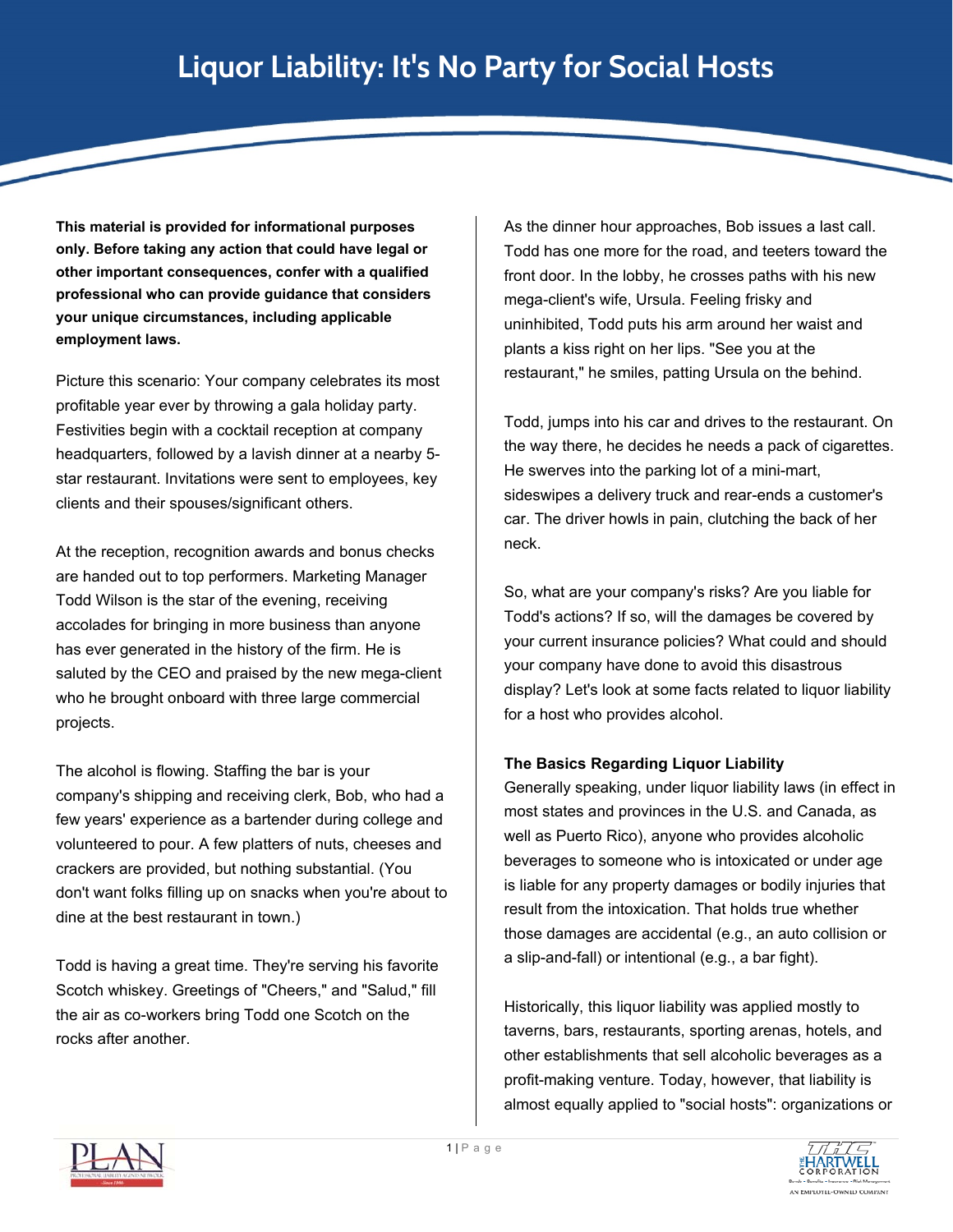individuals who provide alcohol to others in their homes or at businesses functions but that don't regularly sell alcoholic beverages as a profit-making venture. This would include companies that hold holiday parties or similar celebrations and events where alcohol is served. In our holiday party scenario, your company had a responsibility to be aware of Todd's intoxicated state, cut off his drinking and not allow him to drive intoxicated.

Social events that include employees, clients, suppliers, and spouses/significant others are major morale boosters and build camaraderie among those key to company success. Obviously, alcoholic drinks aren't mandatory, but they can add to the festive atmosphere.

## **Six Tips to Limit Risks**

How can you serve alcohol at company functions without significantly adding to your liabilities? Here are a few tips to consider:

- 1. Appoint a party planning team. Have at least one member of management serve as chair. Include training to recognize signs of intoxication. (Some states/provinces offer certification programs for training nonprofessional bartenders and servers.) Have planning team members serve as watchdogs during the party.
- 2. Leave it to the pros. It's typically best to hire a professional bartending service to pour alcohol from behind bar stations. Professional bartenders are trained to pour reasonable drinks, know the signs of intoxication, check ages on IDs, and cut off drinkers who are reaching their limit. Ask for a certificate of insurance to show that the bartending company is adequately insured for liquor liability. Also ask to be named an additional insured on its policy and seek an indemnity for your firm. Review any indemnification agreement to make sure it doesn't transfer risk back to you.
- 3. Have the party offsite. Rather than serving alcohol on company premises, have the party at a hotel, restaurant, tavern or other outside establishment.

This transfers much (but not all) of the liability to the establishment. Avoid making employees drive to more than one venue, like our party scenario showed.

- 4. Provide transportation. One of the greatest liquor liabilities for social hosts is an intoxicated employee causing significant property damage and/or physical injury in an auto accident. Offer all employees free transportation at the end of the party. This could be a taxi, a shuttle bus, a ride share like Uber or Lyft, or designated drivers from among non-drinking employees. Do not use company vehicles: Outside services are best for transferring risk. Insist that any employee showing signs of intoxication not get behind the wheel. Consider offering a guestroom for the night if the event is at a hotel.
- 5. Set the tone beforehand. In all written and verbal party invitations and announcements, let employees know that responsible, moderate drinking is the rule. Consider offering a limited number of drink tickets to attendees. Emphasize to management that they should lead by example and not overindulge.
- 6. Offer tasty alternatives. Have plenty of appetizers, high-protein snacks, and nonalcoholic drinks available from the very beginning of the party. Food consumption can counteract the effects of alcohol. Offer coffee, tea, desserts and bottled waters at the end of festivities and cease serving alcohol at least an hour before the official end of the event.

## **Risk Transfer Through Insurance**

You may already be aware that your commercial general liability (GL) insurance likely includes liquor liability coverage for property damage and bodily injury. Does that mean your current GL policy is all you need to provide adequate protection as a social host of a holiday party where alcohol is served? Not necessarily.

First off, your GL policy limits may be inadequate. Should an intoxicated employee on the way home from an office party cause an automobile accident in which